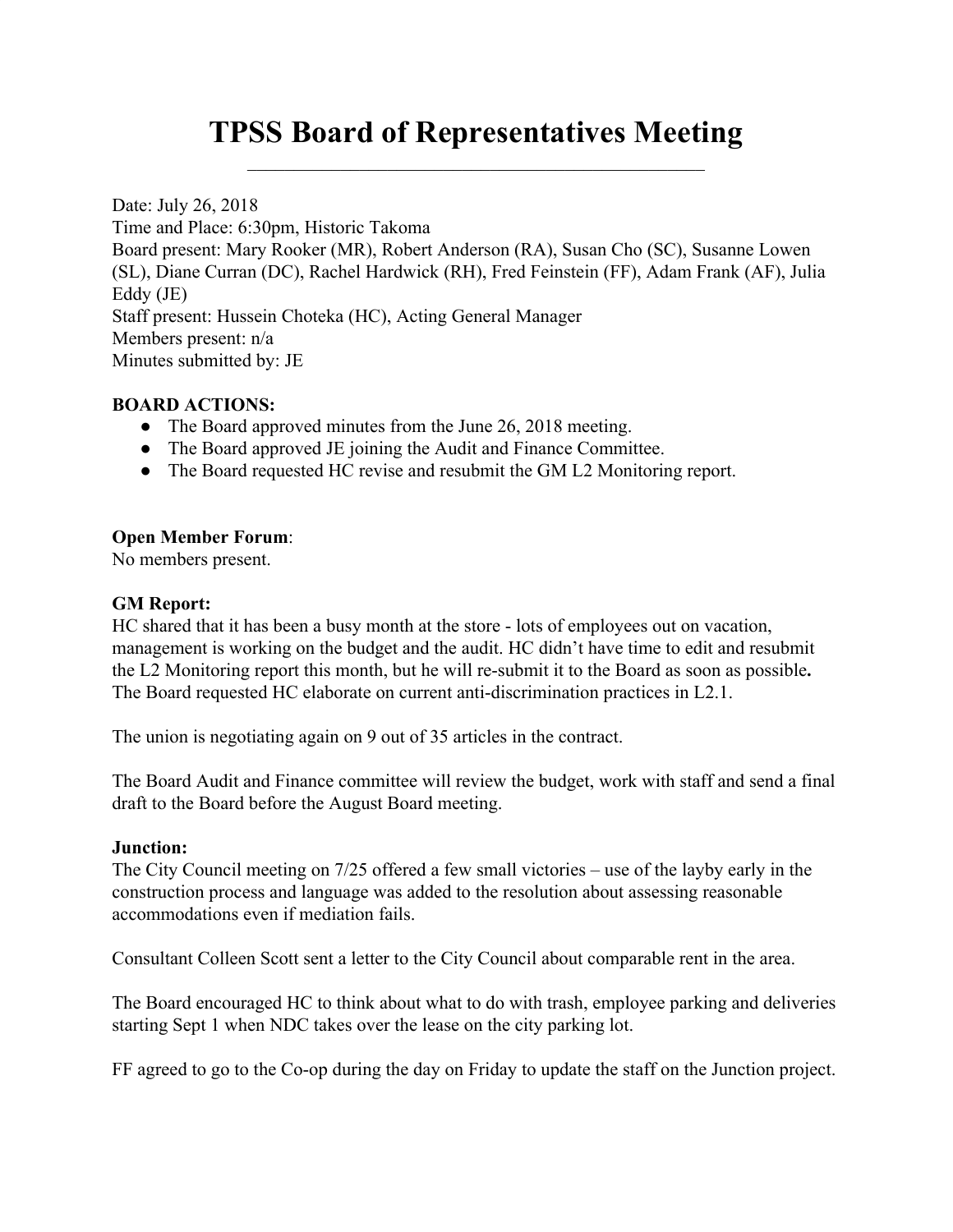# *Meeting adjourned 7:21pm.*

### *Committee Assignments:*

Audit and Finance Committee: AF (Chair); RA, SL, JE Policy Committee: SC (Chair); AF, DC Membership and Community Affairs Committee: FF (Chair); MR, DC GM Search Committee: AF (Chair), MR, SL Nominations Committee: RH (Chair); AF, FF Personnel Committee: RH, RA, MR Mediation Committee: RA, FF, SC, RH, DC

## **Term 2017 Meeting Attendance:**

|             | Dec                 | Jan    | Feb    | Mar    | Apr    | Ma<br>y | Jun      | Jul    | Aug | Sep | Oct | <b>Nov</b> |
|-------------|---------------------|--------|--------|--------|--------|---------|----------|--------|-----|-----|-----|------------|
| Anderson    | $\ast$              | $\ast$ | $\ast$ | $\ast$ | $\ast$ | $\ast$  | $\ast$   | $\ast$ |     |     |     |            |
| Curran      | ex                  | $\ast$ | $\ast$ | $\ast$ | $\ast$ | $\ast$  | $\ast$   | $\ast$ |     |     |     |            |
| Cho         | $\ast$              | $\ast$ | $\ast$ | $\ast$ | $\ast$ | $\ast$  | $\ast$   | $\ast$ |     |     |     |            |
| Eddy        | Appointed June 2018 |        |        |        |        | $\ast$  | $\ast$   |        |     |     |     |            |
| Feinstein   | $\ast$              | $\ast$ | ex     | $\ast$ | $\ast$ | $\ast$  | $\ast$   | $\ast$ |     |     |     |            |
| Frank       | ex                  | ex     | $\ast$ | $\ast$ | ex     | $\ast$  | $\ast$   | $\ast$ |     |     |     |            |
| Hardwick    | $\ast$              | $\ast$ | ex     | $\ast$ | $\ast$ | $\ast$  | $\ast$   | $\ast$ |     |     |     |            |
| Lowen       | $\ast$              | $\ast$ | $\ast$ | $\ast$ | $\ast$ | $\ast$  | $\ast$   | $\ast$ |     |     |     |            |
| Rooker      | $\ast$              | $\ast$ | $\ast$ | ex     | $\ast$ | $\ast$  | $\ast$   | $\ast$ |     |     |     |            |
| Schweisguth | $\ast$              | $\ast$ | $\ast$ | $\ast$ | ex     | $\ast$  | Resigned |        |     |     |     |            |

(ex=excused)

#### **Board Terms:**

| <b>Board Representative</b> | Term:                     | Term Ends: |  |  |
|-----------------------------|---------------------------|------------|--|--|
| Anderson                    | 1 year (consecutive term) | 2018       |  |  |
| Curran                      | 3 years                   | 2020       |  |  |
| Cho                         | 3 years                   | 2019       |  |  |